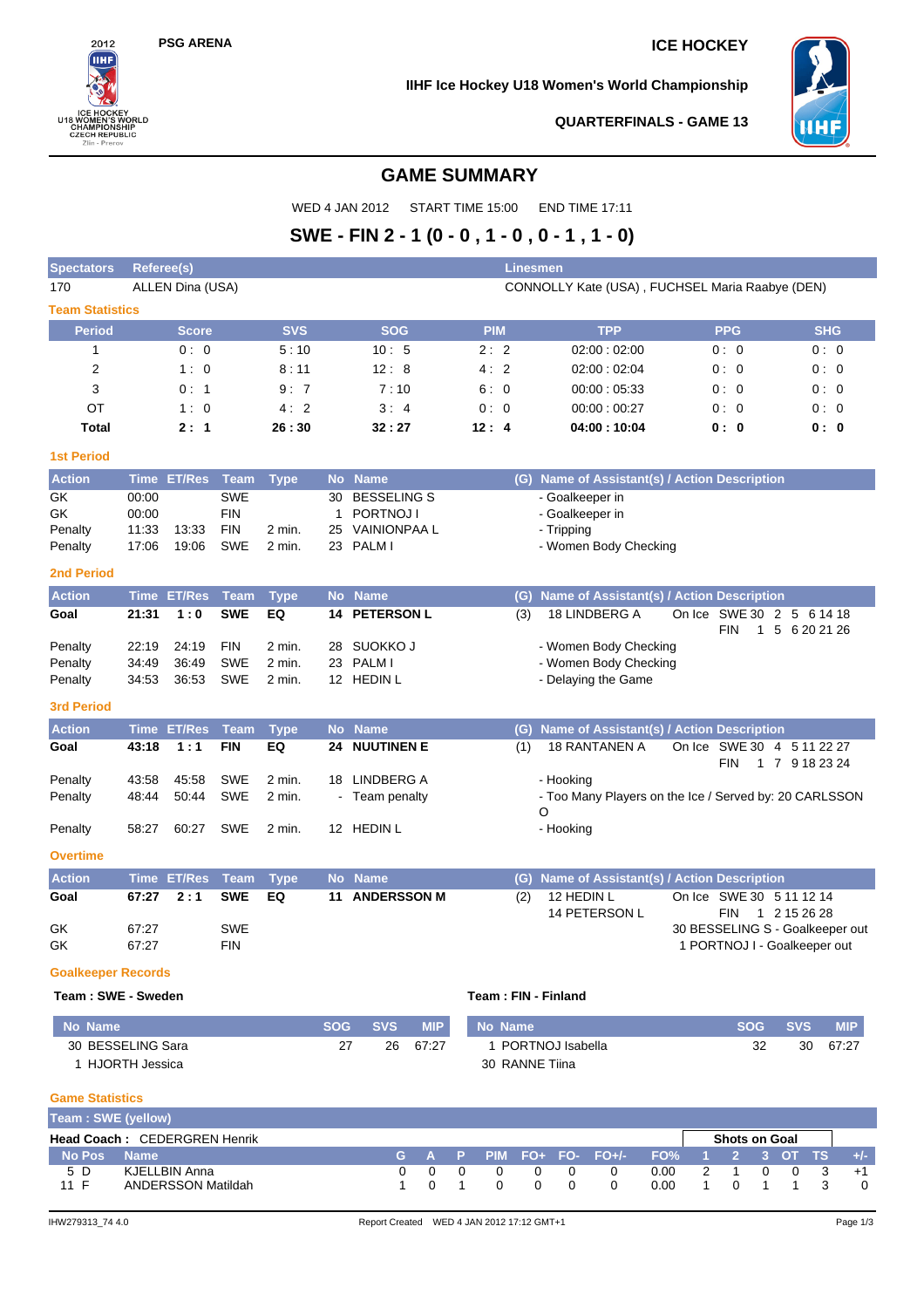



### **IIHF Ice Hockey U18 Women's World Championship**



#### **QUARTERFINALS - GAME 13**

|                    | Head Coach: CEDERGREN Henrik |              |          |                |                |          |              |          |        |          | <b>Shots on Goal</b> |             |           |                |             |
|--------------------|------------------------------|--------------|----------|----------------|----------------|----------|--------------|----------|--------|----------|----------------------|-------------|-----------|----------------|-------------|
| No Pos             | <b>Name</b>                  | G.           | A        | P              | <b>PIM</b>     | $FO+$    | FO-          | $FO+/-$  | FO%    |          | $\overline{2}$       | 3           | <b>OT</b> | <b>TS</b>      | $+/-$       |
| 12 D               | <b>HEDIN Linnea</b>          | 0            | 1        | 1              | 4              | $\Omega$ | $\Omega$     | $\Omega$ | 0.00   | 2        | 1                    | 2           | 0         | 5              | $+1$        |
| $\mathsf{F}$<br>19 | LOWENHIELM Michelle +A       | 0            | 0        | $\mathbf 0$    | 0              | 22       | 12           | 10       | 64.71  | 3        | 1                    | 0           |           | 5              | $\mathbf 0$ |
| 20 F               | <b>CARLSSON Olivia</b>       | 0            | $\Omega$ | $\Omega$       | $\mathbf 0$    | $\Omega$ | $\Omega$     | $\Omega$ | 0.00   | 0        | 1                    | $\Omega$    | 0         | 1              | $\Omega$    |
| 2 D                | LILLBACK Cajsa +C            | 0            | 0        | 0              | 0              | 0        | 0            | 0        | 0.00   | 0        | 0                    | 0           | 0         | 0              | $+1$        |
| 6<br>D             | BACKLIN Lina +A              | 0            | 0        | $\mathbf 0$    | 0              | 0        | $\Omega$     | 0        | 0.00   | 0        | 1                    | $\mathbf 0$ | 0         | 1              | $+1$        |
| 14 F               | PETERSON Linn                |              |          | $\overline{2}$ | $\mathbf 0$    | 7        |              | 6        | 87.50  | $\Omega$ |                      | $\Omega$    |           | $\overline{2}$ | $+2$        |
| F<br>18            | LINDBERG Amanda              | 0            | 1        |                | $\overline{c}$ | 3        | 3            | $\Omega$ | 50.00  | 0        | 1                    | 1           | 0         | $\overline{2}$ | $+1$        |
| 28 F               | <b>YUCEL Michelle</b>        | $\Omega$     | $\Omega$ | $\Omega$       | $\mathbf 0$    | 0        | $\mathbf{0}$ | 0        | 0.00   | $\Omega$ | $\overline{2}$       | $\Omega$    | $\Omega$  | $\overline{2}$ | $\mathbf 0$ |
| D<br>3             | <b>EKSTROM Wilma</b>         | 0            | 0        | 0              | 0              | 0        | 0            | 0        | 0.00   | 0        | 1                    | 0           | 0         | 1              | 0           |
| $\mathsf{F}$<br>15 | <b>JOHANSSON Elin</b>        | 0            | $\Omega$ | $\Omega$       | 0              | 0        | $\Omega$     | 0        | 0.00   | 1        | 0                    | 1           | 0         | $\overline{2}$ | $\mathbf 0$ |
| 24 F               | <b>LENNARTSSON Julia</b>     | 0            | 0        | $\Omega$       | 0              | 0        | 0            | 0        | 0.00   |          | $\overline{2}$       | 0           | 0         | 3              | 0           |
| D<br>25            | <b>FRIDH Emily</b>           | 0            | 0        | $\Omega$       | 0              | 0        | 0            | $\Omega$ | 0.00   | 0        | $\Omega$             | 1           | 0         | $\mathbf{1}$   | $\mathbf 0$ |
| 26 F               | <b>KULLER Sabina</b>         | 0            | 0        | $\mathbf 0$    | $\mathbf 0$    | 8        | 8            | $\Omega$ | 50.00  | 0        | 0                    | 0           | 0         | 0              | $\mathbf 0$ |
| 4 D                | <b>MARKSTROM Caroline</b>    | 0            | $\Omega$ | $\Omega$       | 0              | 0        | $\Omega$     | $\Omega$ | 0.00   | 0        | 0                    | 0           | 0         | 0              | $-1$        |
| D<br>21            | <b>ALASALMI Emmy</b>         | 0            | 0        | 0              | 0              | 0        | $\Omega$     | 0        | 0.00   | 0        | 0                    | 0           | 0         | 0              | $\mathbf 0$ |
| 22 F               | EIDENSTEN Johanna            | 0            | 0        | $\Omega$       | $\Omega$       | 5        | $\Omega$     | 5        | 100.00 | $\Omega$ | $\Omega$             |             | $\Omega$  | 1              | -1          |
| F<br>23            | <b>PALM Isabell</b>          | 0            | 0        | $\Omega$       | 4              | 0        | 0            | 0        | 0.00   | 0        | 0                    | 0           | 0         | 0              | $\mathbf 0$ |
| 27 F               | <b>WONG Malin</b>            | 0            | 0        | 0              | 0              | 0        | $\Omega$     | $\Omega$ | 0.00   | 0        | 0                    | 0           | 0         | 0              | $-1$        |
| 1 GK               | <b>HJORTH Jessica</b>        | 0            | 0        | 0              | 0              |          |              |          |        | 0        | 0                    | 0           | 0         | 0              |             |
| 30 GK              | BESSELING Sara (BP)          | 0            | 0        | 0              | 0              |          |              |          |        | 0        | 0                    | 0           | 0         | 0              |             |
| Total              |                              | $\mathbf{2}$ | 3        | 5              | 10             | 45       | 24           | 21       | 65.22  | 10       | 12                   | 7           | 3         | 32             |             |

### **Team : FIN (blue)**

|                    | Head Coach: TOIVOLA Juuso   |             |          |              |                |             |              |          |       |          | <b>Shots on Goal</b> |                |           |                |                |
|--------------------|-----------------------------|-------------|----------|--------------|----------------|-------------|--------------|----------|-------|----------|----------------------|----------------|-----------|----------------|----------------|
| <b>No Pos</b>      | <b>Name</b>                 | G           | A        | P            | <b>PIM</b>     | $FO+$       | FO-          | $FO+/-$  | FO%   | 1        | $\overline{2}$       | $\overline{3}$ | <b>OT</b> | <b>TS</b>      | $+/-$          |
| 2 D                | KOIVISTO Johanna (BP)       | 0           | 0        | $\Omega$     | $\Omega$       | 0           | $\Omega$     | 0        | 0.00  | 0        | 0                    | 0              | 0         | 0              | $-1$           |
| D<br>3             | KILPONEN Anna +C            | 0           | 0        | $\Omega$     | 0              | 0           | $\Omega$     | 0        | 0.00  |          | $\overline{2}$       | 2              | 0         | 5              | 0              |
| $\mathsf{F}$<br>15 | KOTKASLAHTI Venla           | 0           | 0        | 0            | $\Omega$       | 12          | 21           | -9       | 36.36 |          | $\Omega$             | 0              |           | $\overline{2}$ | $-1$           |
| F<br>16            | <b>OLLIKAINEN Suvi</b>      | 0           | 0        | $\Omega$     | $\Omega$       | 0           | $\Omega$     | 0        | 0.00  | 1        | 0                    | 0              | 0         | 1              | $\overline{0}$ |
| 18 F               | RANTANEN Anni +A            | 0           | 1        | 1            | 0              | 0           | $\Omega$     | 0        | 0.00  | 0        | 1                    | 1              | 0         | $\overline{2}$ | $+1$           |
| 7 D                | <b>VALKJARVI Reetta</b>     | 0           | 0        | 0            | 0              | 0           | 0            | 0        | 0.00  | 0        | 0                    | 0              | 0         | 0              | $+1$           |
| D<br>9             | <b>VIITASUO Ella</b>        | 0           | 0        | $\Omega$     | 0              | 0           | $\Omega$     | 0        | 0.00  | 0        | 0                    | 0              | 0         | 0              | $+1$           |
| F<br>23            | <b>TULUS Noora</b>          | 0           | 0        | $\Omega$     | 0              | 7           | 6            | 1        | 53.85 | 0        | $\overline{2}$       |                | 2         | 5              | $+1$           |
| 24 F               | <b>NUUTINEN Emma</b>        |             | 0        |              | 0              | 1           | 5            | $-4$     | 16.67 | 1        | $\Omega$             | 3              | 0         | $\overline{4}$ | $+1$           |
| $\mathsf{F}$<br>28 | SUOKKO Jenna                | $\Omega$    | 0        | 0            | $\overline{2}$ | $\mathbf 0$ | $\mathbf{0}$ | 0        | 0.00  | 0        | 1                    | 1              | 0         | $\overline{2}$ | $-1$           |
| 5<br>D             | <b>LINDHOLM Reetta</b>      | 0           | 0        | 0            | 0              | 0           | 0            | 0        | 0.00  | 0        | 1                    | 0              | 0         | 1              | $-1$           |
| D<br>6             | <b>MERILAINEN Kristiina</b> | 0           | 0        | $\Omega$     | 0              | 0           | $\Omega$     | 0        | 0.00  | 0        | 0                    | $\Omega$       | 0         | 0              | $-1$           |
| F<br>20            | <b>ALANKO Christa</b>       | 0           | 0        | 0            | 0              | 2           | 10           | -8       | 16.67 | 0        | 0                    | 0              | 0         | 0              | $-1$           |
| F<br>21            | <b>TANSKANEN Vilma</b>      | 0           | 0        | 0            | $\Omega$       | 0           | $\Omega$     | 0        | 0.00  | 0        | 0                    | 0              | 0         | 0              | $-1$           |
| 26 F               | VALKAMA Saana +A            | $\Omega$    | 0        | 0            | 0              | $\mathbf 0$ | 1            | $-1$     | 0.00  | 1        | 1                    | 2              | 1         | 5              | $-2$           |
| 4 D                | <b>TUOVINEN Jenna</b>       | 0           | 0        | 0            | 0              | 0           | 0            | 0        | 0.00  | 0        | 0                    | 0              | 0         | 0              | 0              |
| D<br>11            | <b>UPPGARD Susanne</b>      | 0           | 0        | $\Omega$     | 0              | 0           | 0            | 0        | 0.00  | 0        | 0                    | 0              | 0         | 0              | 0              |
| F<br>13            | <b>RITARI Emma</b>          | 0           | $\Omega$ | $\Omega$     | 0              | 0           | 0            | 0        | 0.00  | 0        | $\mathbf 0$          | $\Omega$       | 0         | 0              | 0              |
| $\mathsf{F}$<br>25 | <b>VAINIONPAA Laura</b>     | $\mathbf 0$ | 0        | $\Omega$     | $\overline{2}$ | 2           | 2            | 0        | 50.00 | 0        | 0                    | 0              | 0         | 0              | $\mathbf 0$    |
| $\mathsf{F}$<br>29 | MAAMAKI Jenni               | $\Omega$    | $\Omega$ | $\Omega$     | $\Omega$       | $\mathbf 0$ | $\Omega$     | $\Omega$ | 0.00  | $\Omega$ | $\Omega$             | 0              | 0         | 0              | $\Omega$       |
| GK                 | PORTNOJ Isabella            | 0           | 0        | 0            | 0              |             |              |          |       | 0        | 0                    | 0              | 0         | 0              |                |
| 30 GK              | <b>RANNE Tiina</b>          | 0           | 0        | 0            | 0              |             |              |          |       | 0        | 0                    | 0              | 0         | 0              |                |
| Total              |                             | 1           | 1        | $\mathbf{2}$ | 4              | 24          | 45           | $-21$    | 34.78 | 5        | 8                    | 10             | 4         | 27             |                |